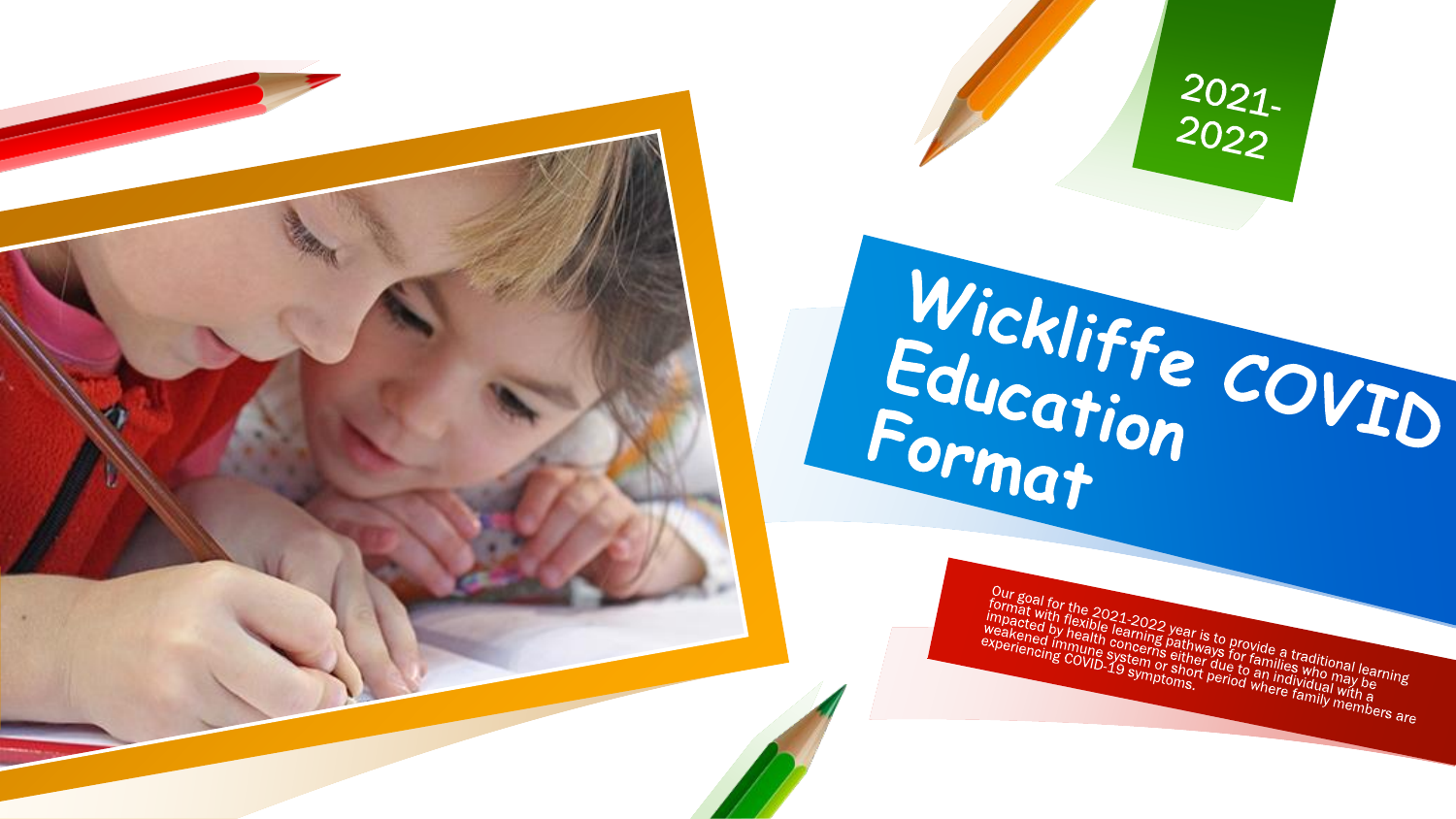## Traditional School

- In-person learning
- Teacher led instruction
- Traditional classroom setting
- Social interactions with peers
- Blended learning through online opportunities .
- Participation in school sponsored activities/program
- Technology provided
- Prepared to transition to Blended Learning Models if necessary.

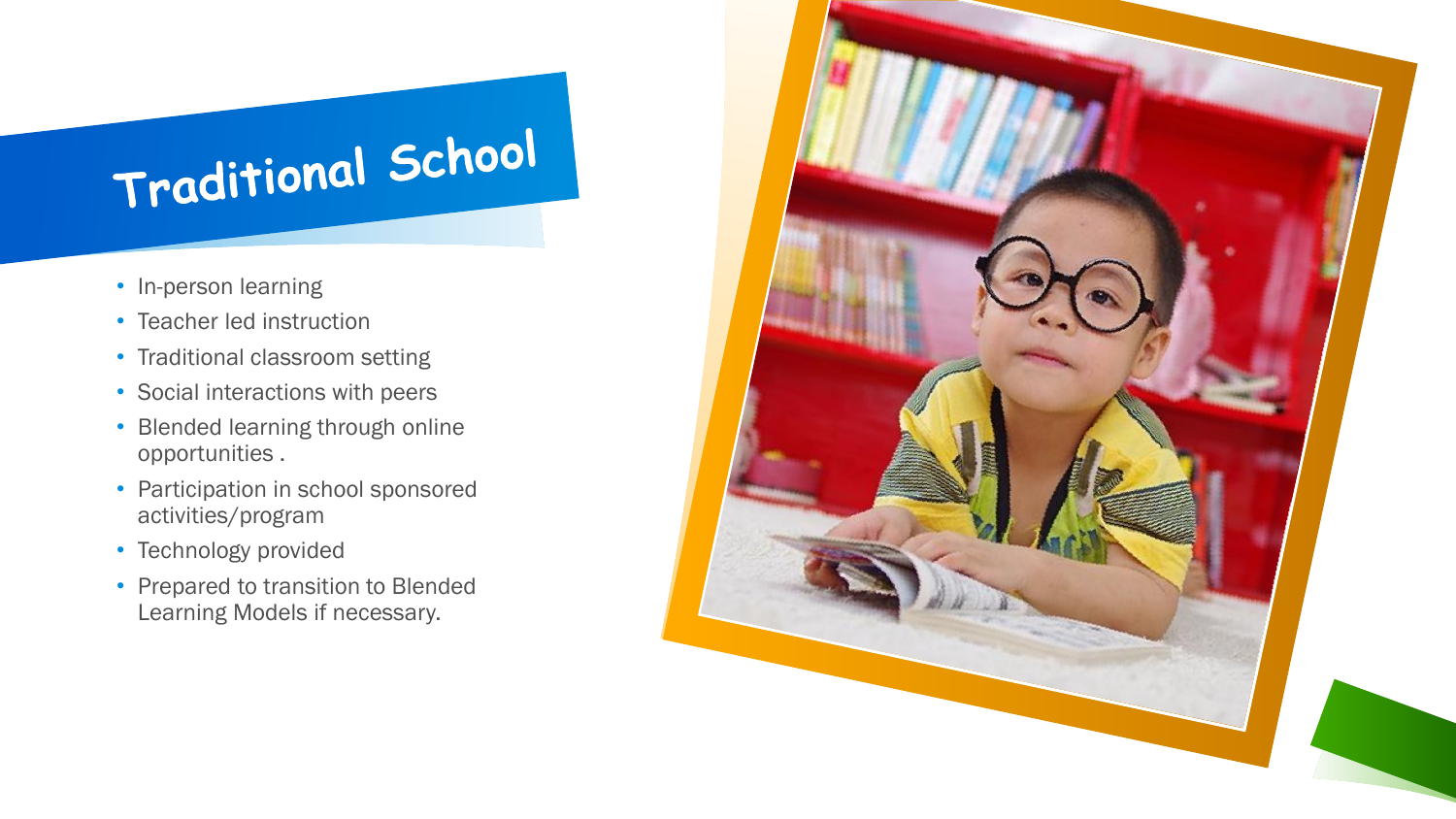## Blended Learning

- Move from a traditional• to blended distance learning format during. district closures due to COVID-19 outbreaks
- School will reopen after district protocols have been taken
- Provides flexibility for families/school choosing to return comfortably
- learning due doitiers s • Can be in and out of blended distance or exposure to COVID-19
- **New Instruction continues**
- Regular attendance and grading polices continue.
- **Blended learning** through online opportunities.
- Technology provided
- Parent can NOT move students in and out of Blended Model for

personal scheduling or unrelated health.

• Child Nutrition meals available.